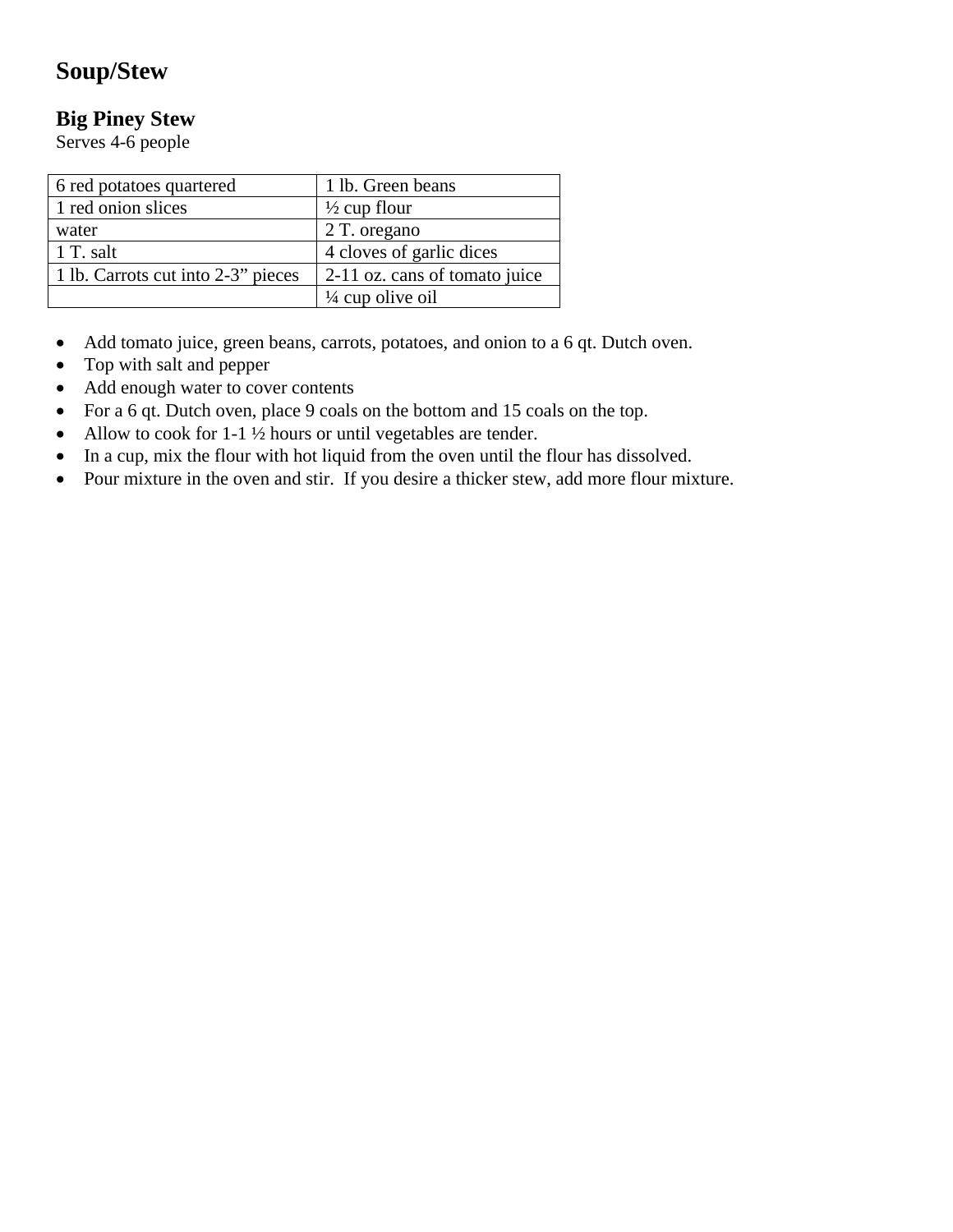# **Casseroles**

## **Spuds and Onions au Gratin**

http://www.ceedubs.com/dutch\_oven\_recipes.htm#spuds

2-3 lbs. russet spuds, sliced as thin as you can get 2-3 Tbsp. melted butter or margarine 2-3 medium yellow onions, sliced thin 1 15 oz. can of cheese soup 1/4 cup milk Salt and pepper to taste 1/2 cup cracker or bread crumbs (seasoned if you wish) 1 cup grated cheddar cheese

Take a paper towel and wipe a 12" Dutch oven with a little olive or vegetable oil. Place one layer of spuds in the DO and brush with some of the melted margarine and add a little seasoning. Then put in a layer of onions and keep layering spuds brushed with butter and seasoning until you've used all your spuds and onions. Thin the soup with the milk and pour over the top. Sprinkle the bread or cracker crumbs over and add any additional seasoning. Set the Dutch in the firepan with 4-6 briquettes underneath and 16-18 on the top. Bake for 40-45 minutes. Remove the DO from the firepan and sprinkle the grated cheese over the top and let set for 5 minutes or so before serving. Serves 6-8.

----------------------------------------

## **Chili Cornbread Pie**

<http://papadutch.home.comcast.net/dutch-oven-recipe-chilicornbreadpie.htm>

|              | <b>Chili</b>                             | <b>Cornbread</b>             |
|--------------|------------------------------------------|------------------------------|
| $\mathbf{1}$ | lb. Vegeburger                           | 1 cup all purpose flour      |
| 1            | medium yellow onion; diced               | $1\frac{1}{2}$ cup cornmeal  |
| 1/2          | cup red bell pepper; diced               | 1 tsp. brown sugar           |
| 4            | cloves garlic; minced                    | $\frac{1}{2}$ tsp. salt      |
| 1            | 15 oz. can black beans; drained & rinsed | 3/4 tsp. baking soda         |
| 1            | 15 oz. can tomato sauce                  | 1 Tbs. baking powder         |
| 1            | 28 oz. can cut tomatoes; drained         | $\frac{1}{2}$ tsp. Mrs. Dash |
| 1            | 4 oz. can diced green chilies            | 1 cup creamed corn           |
| 2            | Tbs. chili powder                        | 1 cup buttermilk             |
| 1            | tsp. ground cumin                        | 3 egg whites; beaten stiff   |
| 1            | Tbs. onion powder                        | 1 Tbs. melted butter         |
| 1/2          | tsp. garlic powder                       |                              |

 $1/2$  tsp. salt

**Prepare Chili:** Brown Vegeburger in a 12" Dutch oven using 18-20 briquettes bottom heat. Add onion and red bell pepper and cook until tender. Drain off liquid. Add remaining ingredients. Bring contents of Dutch oven to a boil, then simmer 30 minutes.

**Prepare Cornbread:** In mixing bowl combine all dry ingredients. In separate bowl combine all wet ingredients. Stir wet ingredients into dry until well mixed. Spoon cornbread mixture over top of chili. Cover and bake using 12 briquettes bottom and 16-18 briquettes top for 30 minutes or until cornbread turns golden brown. NOTE: For even browning make sure to turn the oven and lid 1/4 turn in opposite directions every 10 minutes. Serves: 6-8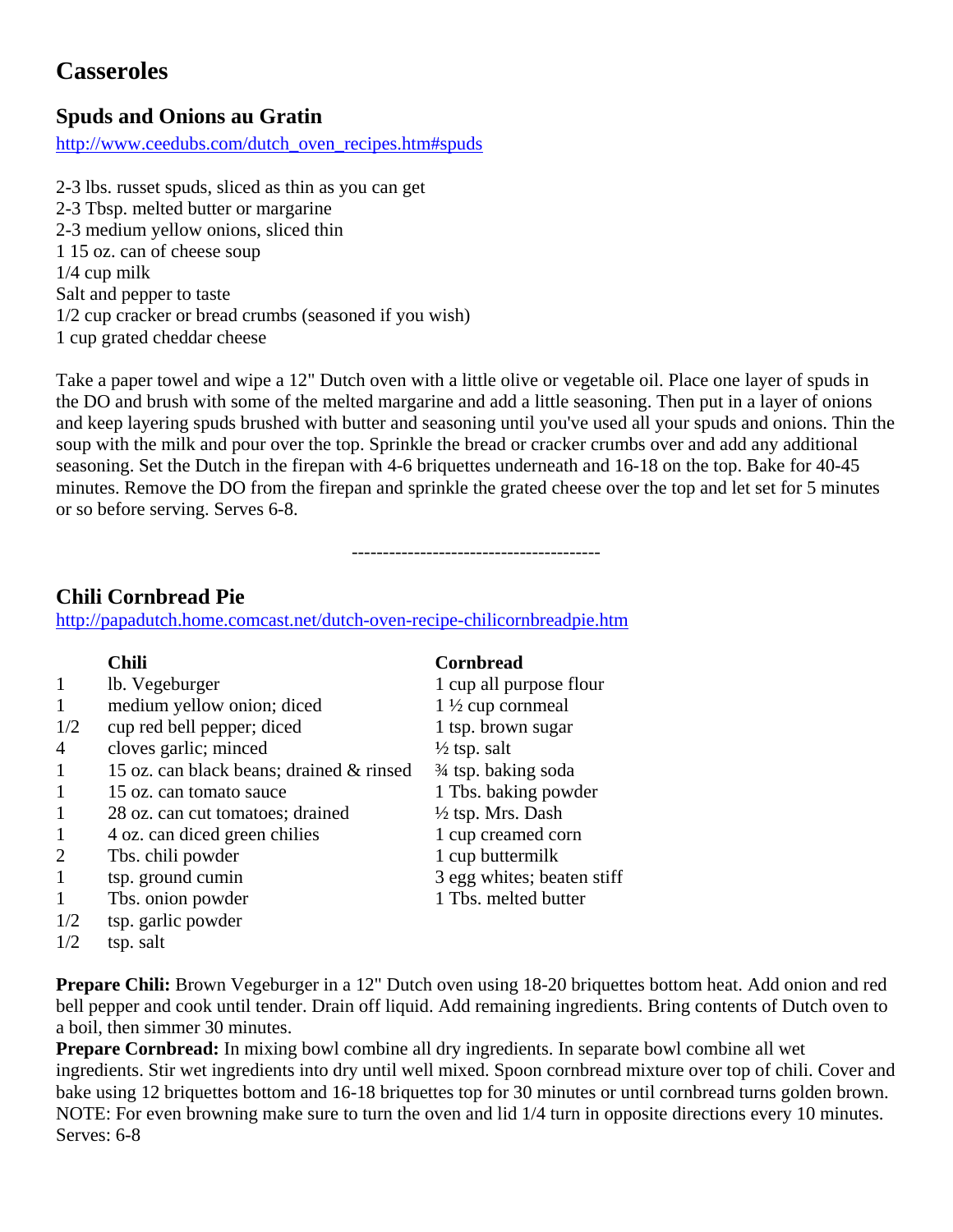## **Zucchini Enchiladas**

http://www.isu.edu/outdoor/dutch.html#enchiladas

| <b>INGREDIENTS</b>                                        |                                              |
|-----------------------------------------------------------|----------------------------------------------|
| 1 c. uncooked rice                                        | 2 c. water                                   |
| several cloves of garlic, crushed                         | 1 large onion, minced                        |
| 4 Tbs. olive oil                                          | 1 tsp. salt                                  |
| 2 red (or green) bell peppers, minced                     | 10 small zucchini, shredded and squeezed out |
| 1 tsp. each: cumin, oregano, basil, cayenne, black pepper |                                              |
| 1/2 c. unsalted sunflower seeds                           | 1 c. slivered almonds                        |
| 2 c. sharp cheddar cheese, grated                         | Mexican hot saucesee other recipe            |
| 14 burrito size tortillas                                 |                                              |

### PREPARATION

Make the filling first and then cook the enchiladas in the Dutch, but if you're the adventurous type, the entire dish could be prepared in the Dutch.

Wash rice, cook with water and a few crushed garlic. Once boiling, reduce heat and simmer for 25-30 minutes. DO NOT REMOVE THE LID UNTIL DONE! In a large, heavy skillet, sauté the garlic and onion in olive oil and salt. When the onions are soft, add peppers, zucchini and herbs. Stir and continue to cook over medium heat another 8 min. stir in sunflower seed and almonds, cook 2 more minutes. Remove from heat and stir in the cooked rice and cheese. Allow to cool to room temperature. Assemble the enchiladas by placing 1-2 heaping spoonfuls of filling on one side of the tortilla and roll it up. Pour a small amount of sauce into the Dutch oven, place the enchiladas on top. Layer sauce, enchiladas, sauce, cheese, enchiladas, sauce, cheese. There should be enough to make two layers.

COOKING TIME: 30 minutes, preheat the lid DUTCH OVEN SIZE: 14 inch

#### **Mexican Hot Sauce**

*(Sauce for Zucchini Enchiladas)*

#### INGREDIENTS

2 tsp. salt 4 Tbs. olive oil 2 tsp. cumin 1 tsp. cayenne 2 c. water 4 Tbs. tomato paste 3 Tbs. dry red wine

2 c. chopped onion several cloves of garlic, crushed 1 tsp. chili powder 1/2 tsp. ground coriander 1/2 tsp. black pepper 6 c. chopped tomatoes

#### PREPARATION

Sauté onion, garlic, and salt in olive oil until the onion is clear. Add spices and mix. Add tomatoes, water tomato paste, and wine. Simmer for 30 minutes or longer, several hours is best. Hot spices tend to get hotter as they cook.

COOK TIME: 30 minutes or longer DUTCH OVEN SIZE: 10 inch or smaller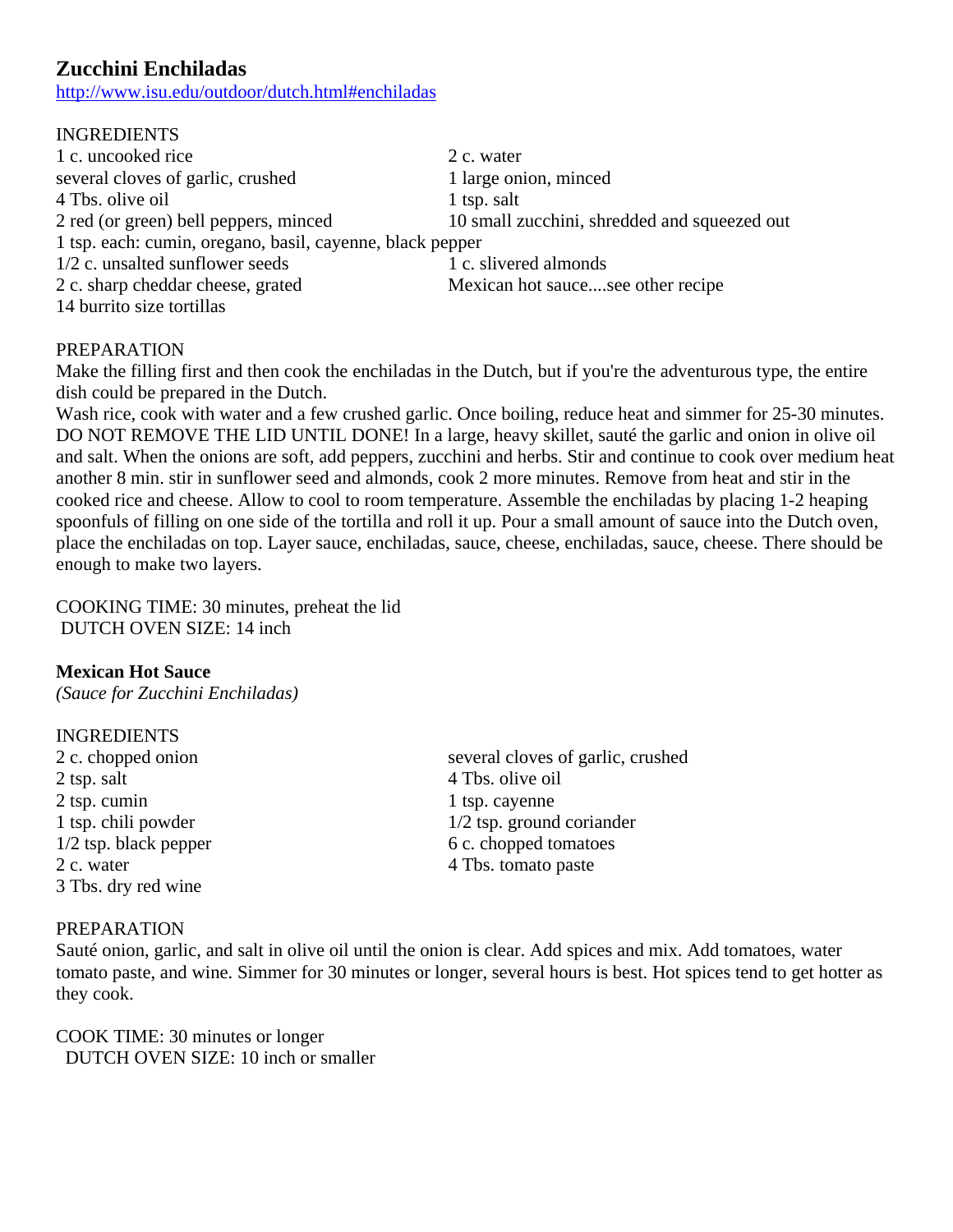## **Cheese Enchiladas**

http://www.isu.edu/outdoor/dutch.html#enchiladas

#### INGREDIENTS

- 4 c. Monterey Jack, shredded 2 c. Cheddar, shredded 2 medium onions, chopped 1 c. sour cream or plain yogurt 1 c. chopped green bell pepper 3-15 oz. cans tomato sauce 4 T. chopped fresh parsley 1/2 t. dried oregano 18 flour tortillas 3 T. chili powder  $3/4$  t. ground cumin  $1/2$  t. pepper 2 cloves garlic, finely chopped
	-

### PREPARATION

Grease Dutch. Mix Monterey Jack, one cup Cheddar cheese, 1/2 onion (chopped), sour cream, parsley and pepper. Spoon about 1/3-1/2 cup mixture onto each tortilla around filling and face seam side down. Mix remaining ingredients except cheese. Pour over enchiladas. Sprinkle with remaining cheese. Bake until hot and bubbly. Serve about 18.

COOKING TIME: Approximately 30 minutes DUTCH OVEN SIZE: 14 inc

---------------------------

### **Vegetarian Lasagna**

<http://www.razzledazzlerecipes.com/camping-recipes/vegetarian-lasagna.htm>

1 quart tomatoes 1 quart tomato sauce 1 large onions, chopped 1 small clove garlic, minced 1/2 lb. mushrooms, sliced 4 carrots, chopped 1 green pepper, chopped 6 oz. Parmesan cheese 3/4 teasp. oregano 1/4 teasp. basil 1/8 teasp. black pepper 1 1/2 T. vegetable oil 1 lb pkg lasagna noodles 1 1/2 lbs. cottage cheese 1 lb. mozzarella cheese, grated

Combine vegetables in a 14" Dutch oven and sauté in oil until tender. Add tomatoes, sauce and seasonings. Simmer 10 minutes.

Remove 1/2 of vegetable mixture to a bowl. Cover remaining mixture with a layer of uncooked noodles.

Spoon on a layer of cottage cheese over the noodles and sprinkle with mozzarella.

Repeat with noodles and sauce until all used. Sprinkle with Parmesan cheese and bake with coals on bottom and top for approximately 1 hour.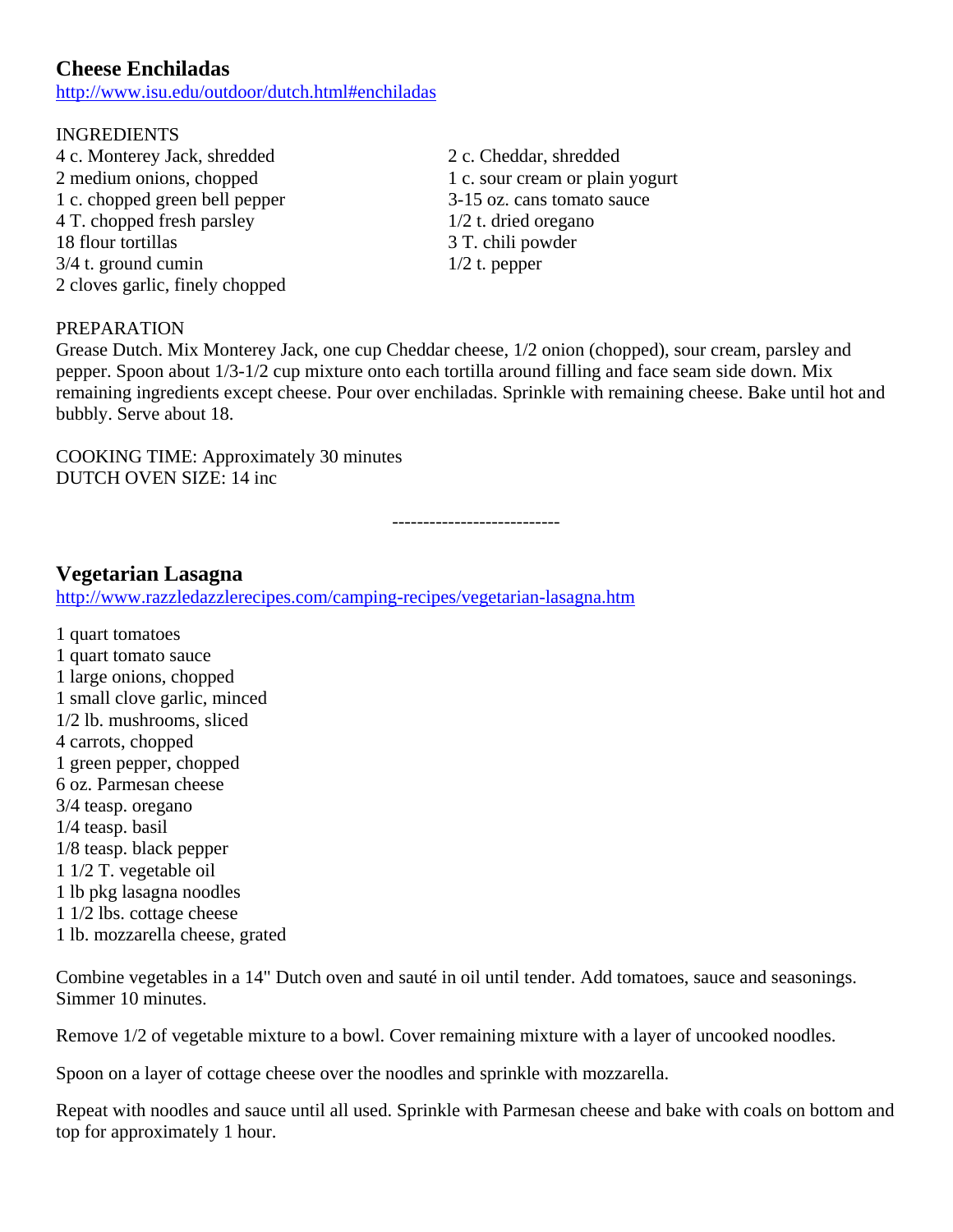# **Vegetable**

### **Cheesy Scalloped Potatoes**

<http://www.razzledazzlerecipes.com/camping-recipes/vegetable-recipes.htm>

3 lbs of washed potatoes, more or less, peeled or unpeeled, thinly sliced 2 or 3 medium onions, thinly sliced 6-8 oz. packet of shredded cheese half gallon of milk 1 or 2 sticks of butter Salt and pepper

If desired: Chopped parsley for a bit of color Paprika for color on top

Warm Dutch oven on fire, wipe inside with small amount of cooking oil. Layer potatoes in bottom of Dutch oven, 3 or 4 layers deep. Add a thin layer of onions and several pats of butter. Sprinkle on small handful of cheese. Add bits of chopped parsley randomly in layers for color. Repeat layering process - potatoes, onions, butter, cheese. When all potatoes are used, do not add cheese or onions to top layer, only butter. Sprinkle top layer with a little salt and touch of pepper to personal taste. Pour in enough milk to just cover top layer of potatoes. Sprinkle with paprika if desired.

Move Dutch oven onto bed of charcoal - 8 to 10 briquettes (more in winter) on aluminum foil, shiny side up. Cover oven with lid and put 2 to 3 times as many coals on top. After a few minutes, contents should be gently bubbling, not boiling. Adjust heat as necessary, probably on bottom. Cook about 45 minutes until potatoes are tender and milk mixture is thick. Add milk as needed to keep from boiling dry before potatoes are ready.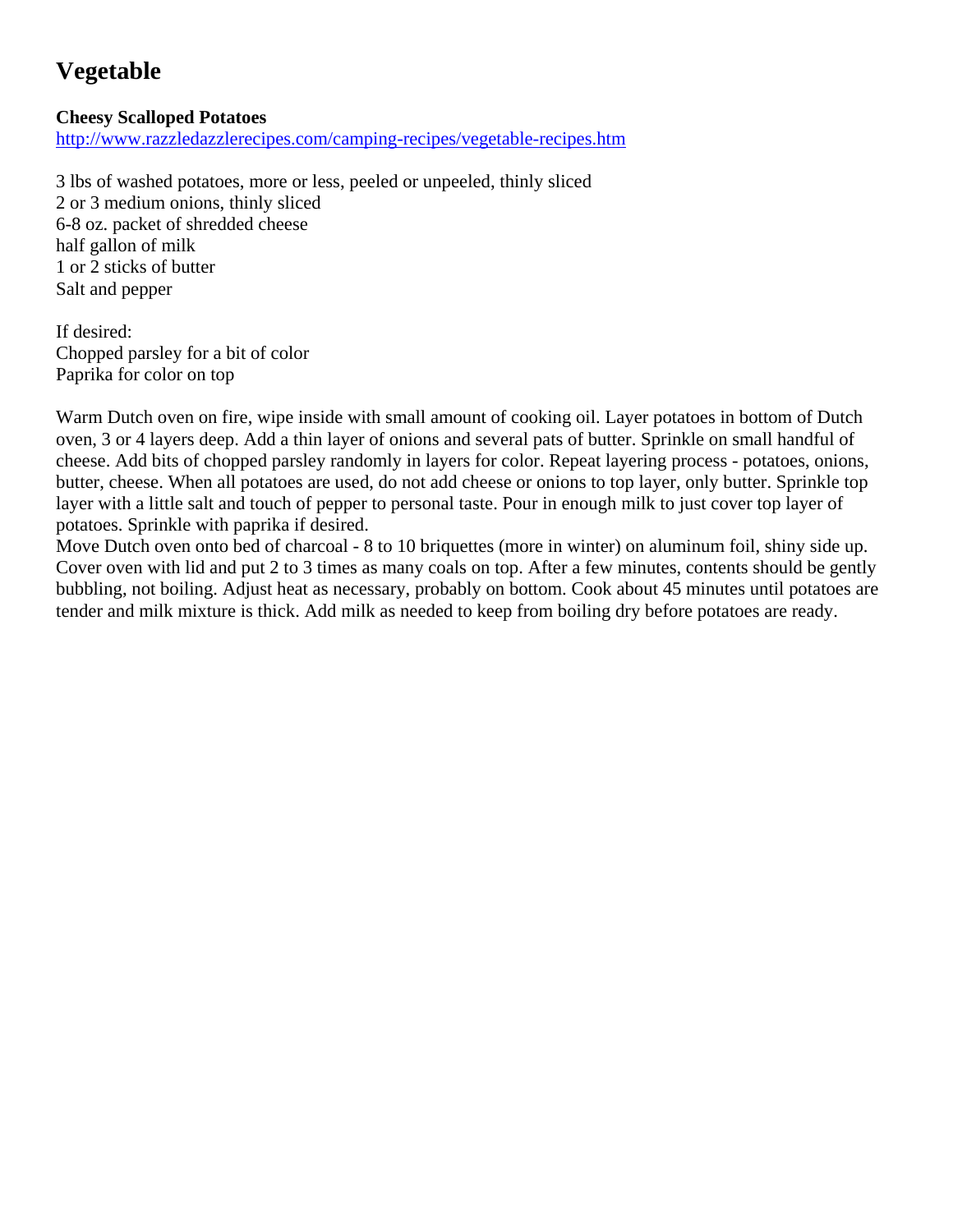# **Bread**

### **Byron's Garlic Herb Rolls**

<http://papadutch.home.comcast.net/dutch-oven-recipe-garlicrolls.htm>

| 51/2 | cups bread flour                  |
|------|-----------------------------------|
| 2    | Tbs. yeast                        |
| 1/3  | cup non-fat dry milk              |
| 1/3  | cup sugar                         |
| 1    | Ths. salt                         |
| 3    | Tbs. dried parsley flakes         |
| 1    | Tbs. $+1$ tsp. dried basil leaves |
| 1    | Tbs. dried thyme leaves           |
| 2    | cups warm water; $120^{\circ}$ F. |
| 1/4  | cup vegetable oil                 |

2 eggs; beaten

- $1/4$  cup butter; melted
- $3/4$  tsp. seasoned salt
- 10 cloves roasted garlic; chopped

#### **Toppings**

- 2 Tbs. whipping cream
- 2 Tbs. melted butter
- $1/4$  cup parmesan cheese

In a mixing bowl combine 2 cups flour, yeast, dry milk, sugar, salt, and herbs; blend well. Stir in water, eggs, and oil. Mix thoroughly. Stir in remaining flour 1 cup at a time until dough pulls away from sides of bowl. Turn dough out onto a floured board and knead it for 5 minutes until dough becomes elastic and sticky. Roll dough generously in flour, then cover and place in a warm area free from drafts to raise until double in size.

Place raised dough on a floured board and punch down. Separate dough into 16 pieces. Form a ball from each piece and pat down into a round. Brush melted butter over tops of round and sprinkle with chopped garlic and seasoned salt. Pull rounds into an oval and fold in half so the garlic is on the inside. Place the folds of 10 rolls against the side of a warm lightly oiled 12" Dutch oven. Place 5 rolls in the inner circle and 1 roll in the center. Cover and let raise in a warm area for 15-20 minutes.

Brush tops of rolls with whipping cream then bake using 10-12 coals bottom and 16-18 coals top until rolls turn a light brown color. Brush tops of rolls with melted butter and sprinkle with parmesan cheese. Cover and continue baking until rolls turn golden brown. Total baking time should be between 20-25 minutes. For even browning make sure to rotate the top and bottom of the oven 1/4 turn in opposite directions every 10 minutes. Yield: 16 rolls.

-------------------------------------------

## **Herb Cheese Bread**

(serves 10-15)

4 1/2 c. Bisquick 2 tsp. garlic salt 2 C. shredded cheddar cheese 1 1/3 c. milk or water

2 tsp. Oregano 1/4 c. butter or margarine, melted

Mix all dry ingredients in a 1-gallon zipper bag. Light 15-20 briquettes to red hot. Preheat Dutch oven with coals on top and 5 coals underneath. Lightly oil inside of Dutch oven. Add cheese and milk to dry ingredients; zip bag and knead just until mixed. Spread evenly in Dutch oven and cover. Add 8-12 briquettes to top and leave 5 coals underneath. Bake for 30 minutes, turning top a quarter turn every 15 minutes. After baking, brush melted margarine over top of bread, sprinkle with a little garlic salt if desired. Serves 15-20 children or 10-15 adults. You may also roll out dough and cut into biscuits and bake for 20-30 minutes.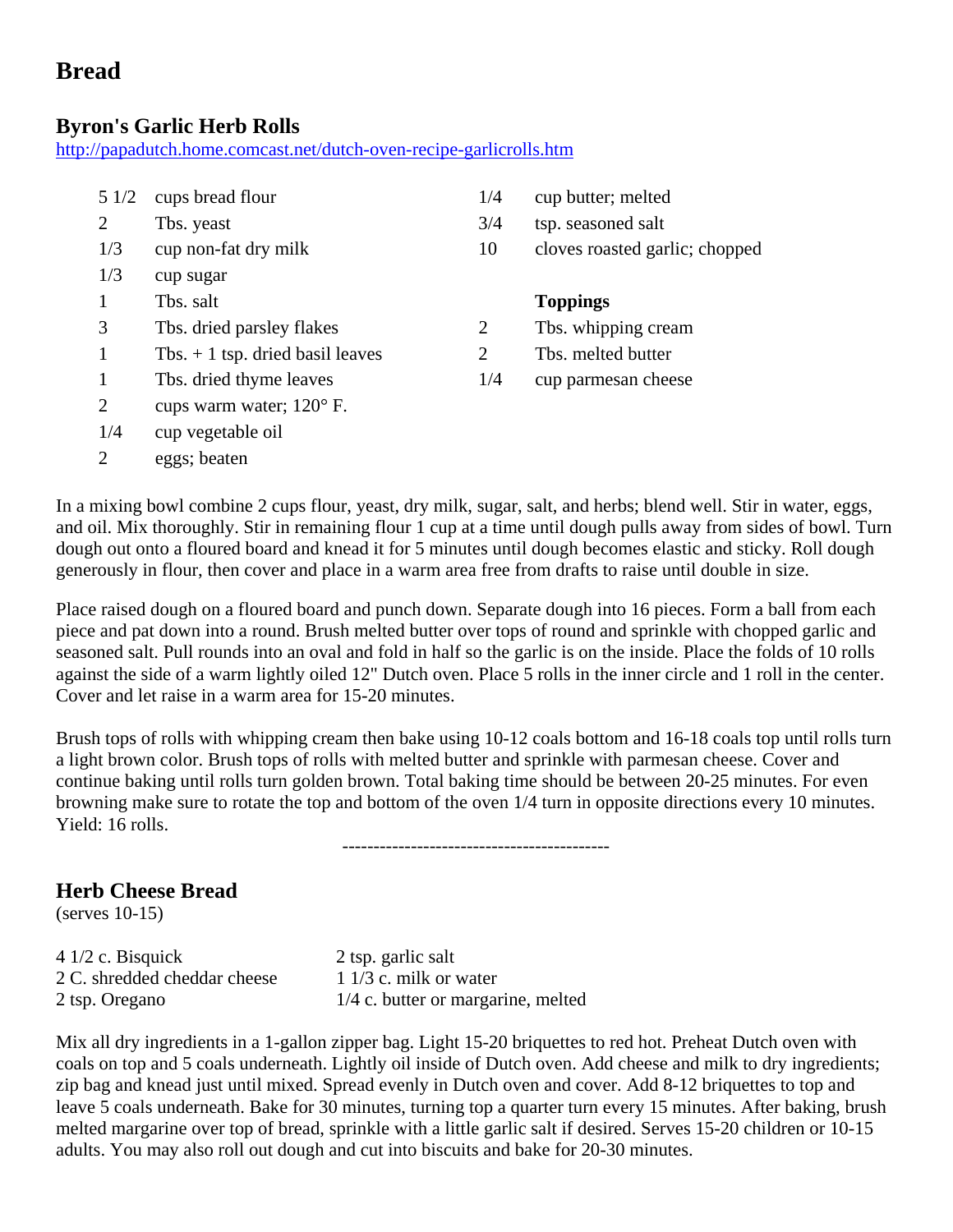# **Dessert**

### **Mississippi Mud Cake**

<http://papadutch.home.comcast.net/dutch-oven-recipe-mudcake.htm>

|     | yellow cake mix; prepared as directed |     | Mud              |
|-----|---------------------------------------|-----|------------------|
|     |                                       | 1/2 | cup cocoa powder |
|     | <b>Topping</b>                        | 2   | cups brown sugar |
| 10  | oz. bag semi-sweet chocolate chips    |     | cups hot water   |
| 3/4 | cup chopped pecans                    |     | tsp. vanilla     |
|     | powdered sugar                        |     | tsp. cinnamon    |

Line the bottom and sides of a 12" Dutch oven with heavy foil. To the oven add prepared cake mix. **Prepare The Mud:** In a separate bowl combine all "Mud" ingredients and stir until well mixed. Pour mud mixture over the cake batter.

**Bake:** Cover Dutch oven and bake using 8-10 briquettes bottom and 14-16 briquettes top for 60 minutes. Sprinkle chocolate chips and pecans over top of cake about 5 minutes before cake is done.

-------------------------------------

Dust top of cake with powdered sugar just before service.

Serve warm with whipped cream.

3/4 tsp. grated nutmeg 1/4 tsp. ground cloves

3/4 tsp. salt

Serves: 10-12

### **Dutch Apple Crisp**

<http://papadutch.home.comcast.net/dutch-oven-recipe-applecrisp.htm>

|     | <b>Filling</b>                 |     | <b>Topping</b>                 |
|-----|--------------------------------|-----|--------------------------------|
| 10  | cups granny smith apple slices | 2   | cups brown sugar               |
| 2   | Tbs. lemon juice               |     | cups flour                     |
| 3/4 | cup sugar                      |     | cup oatmeal                    |
| 1/2 | cup brown sugar                | 1/2 | cup chopped walnuts (optional) |
| 1/3 | cup flour                      |     | cup butter; melted             |
| 2   | tsp. ground cinnamon           |     |                                |

**Prepare Filling:** In a 12" Dutch oven add apples and lemon juice; stir to coat apples. In a separate dish combine remaining filling ingredients and stir to mix. Pour dry ingredients over apples and stir until apples are well coated.

**Prepare Topping:** In a separate bowl combine brown sugar, flour, oatmeal, and walnuts; stir to mix. Using a fork, mix in butter. Spread topping evenly over apples.

**Bake:** Cover Dutch oven and bake using 12-14 briquettes bottom and 16-18 briquettes top for 60 minutes. Serve topped with whipped cream.

Serves: 12-14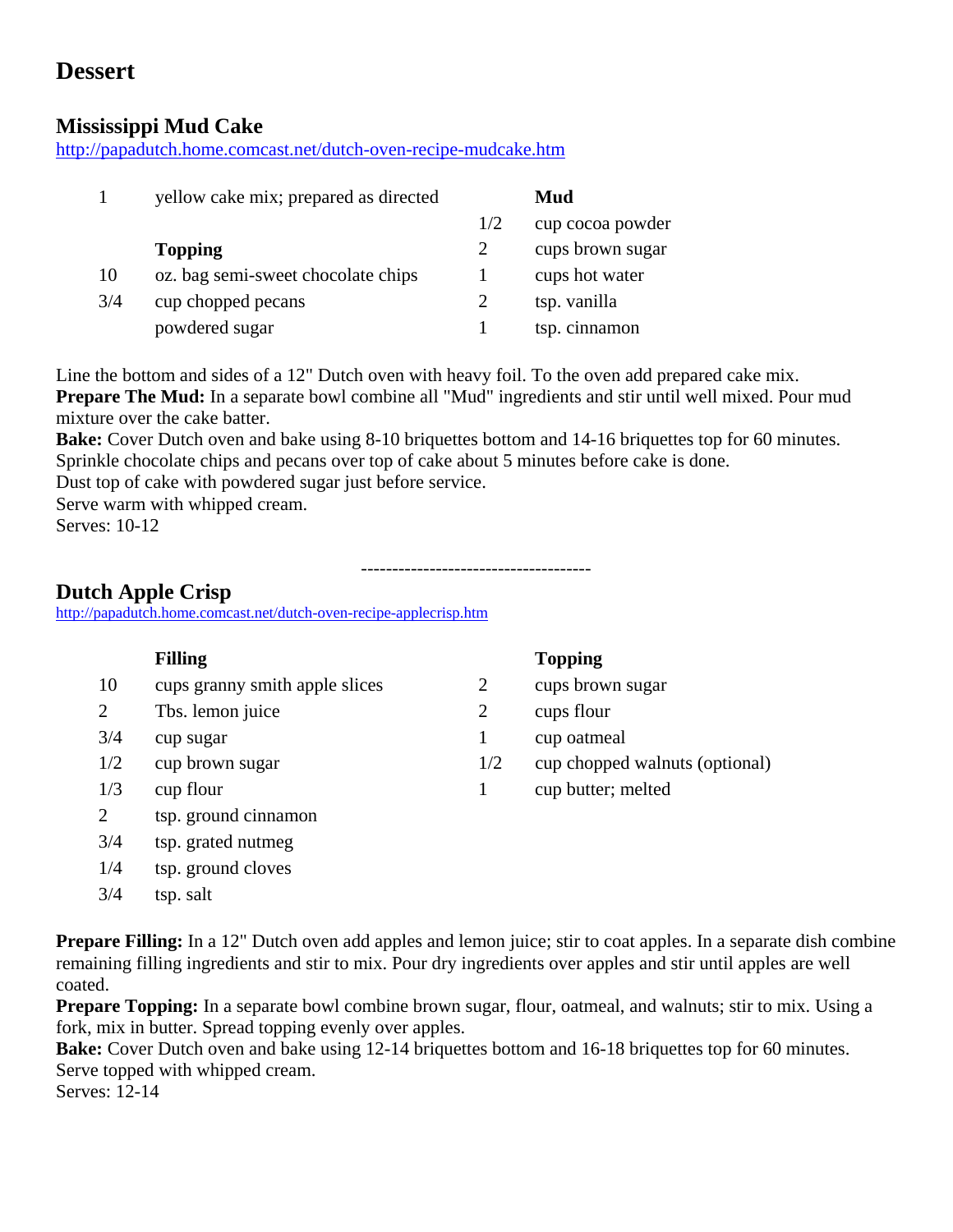# **Cherry Crisp**

2 cans cherry pie filling 2 sticks butter, melted 1 white cake mix 1-3/4 c chopped nuts

Pour pie filling in bottom of oven. Sprinkle cake mix over top and DO NOT STIR. Top with nuts. Pour melted butter over top. Bake for about 30 min at 350 degrees. http://www.macscouter.com/Cooking/DutchOvenRecipes5J.html#5L

~~~~~~~~~~~~~~~~~~~~~~~~~~~~~~~~~~~~~~~~~~~~~~~~~~~~~~~~~~~~~~~~

### **Cobbler**

Serves 6-10 people

2 - 20 oz. cans pie filling (your choice, blackberry, apple, raspberry) 1 box yellow cake mix 1/3 stick of butter 1/3 cup brown sugar

- Line a 6 qt. Dutch Oven with foil
- Butter foil liner
- Pour the pie filling in the oven
- Evenly spread the dry cake mix on top of the pie filling
- Sprinkle the brown sugar on top of the cake and top with  $\frac{1}{4}$  pads of butter
- For a 6 qt. Dutch Oven, place 9 coals underneath and 15 coals on top
- Let cobbler cook for 40-60 minutes or until done.